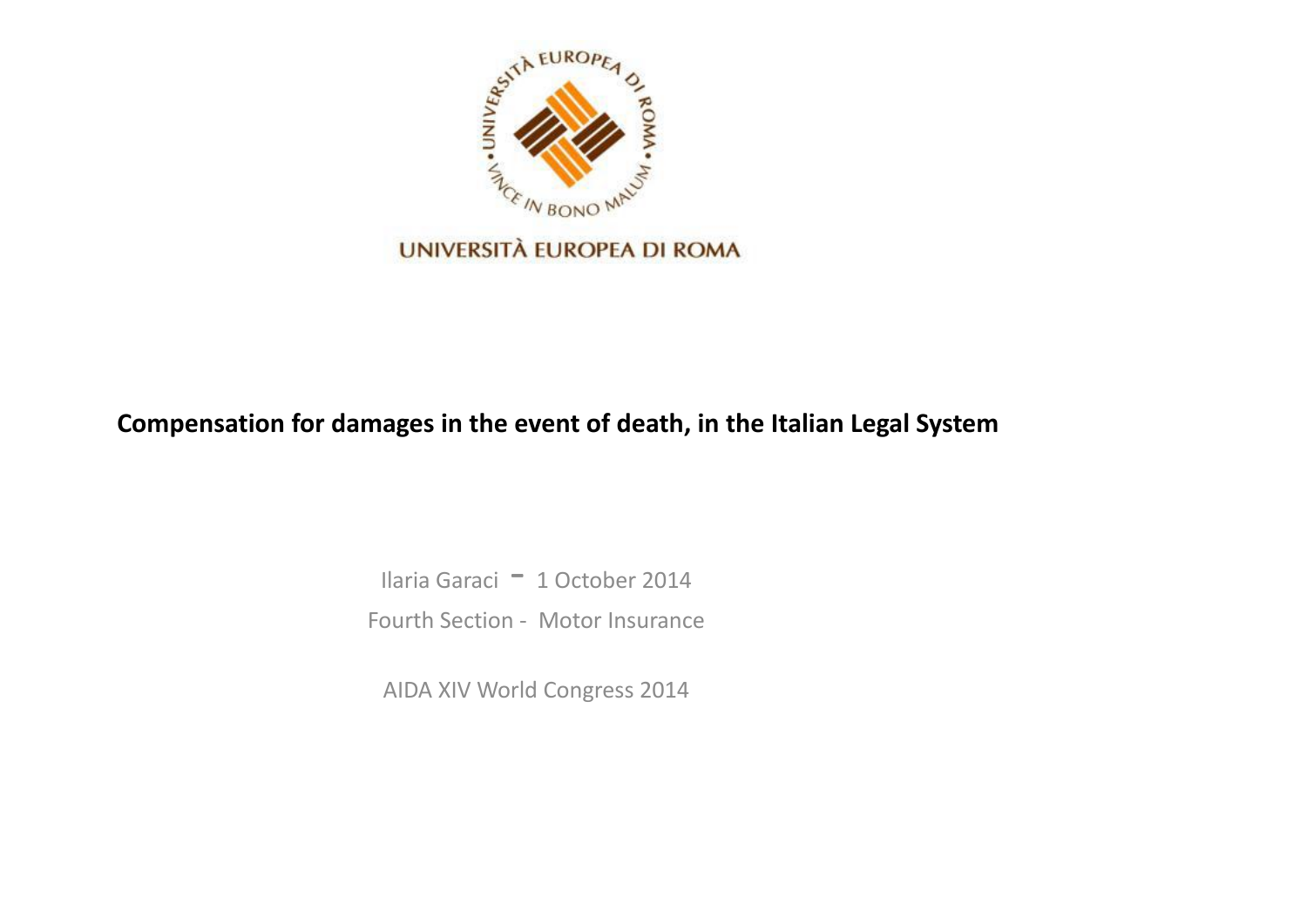Compensation Rights related to Damages Resulting from Death

### • **Compensation Rights:**

- Iure hereditatis
- Iure proprio

### • **Controversial legal Issue:**

– Damages for instantaneous loss of life related to the injuries give rise to a direct right of compensation, iure hereditatis, i.e. Thanatological Damages

("Scarano" Decision – Court of Cassation, 23 January 2014 n. 1361 )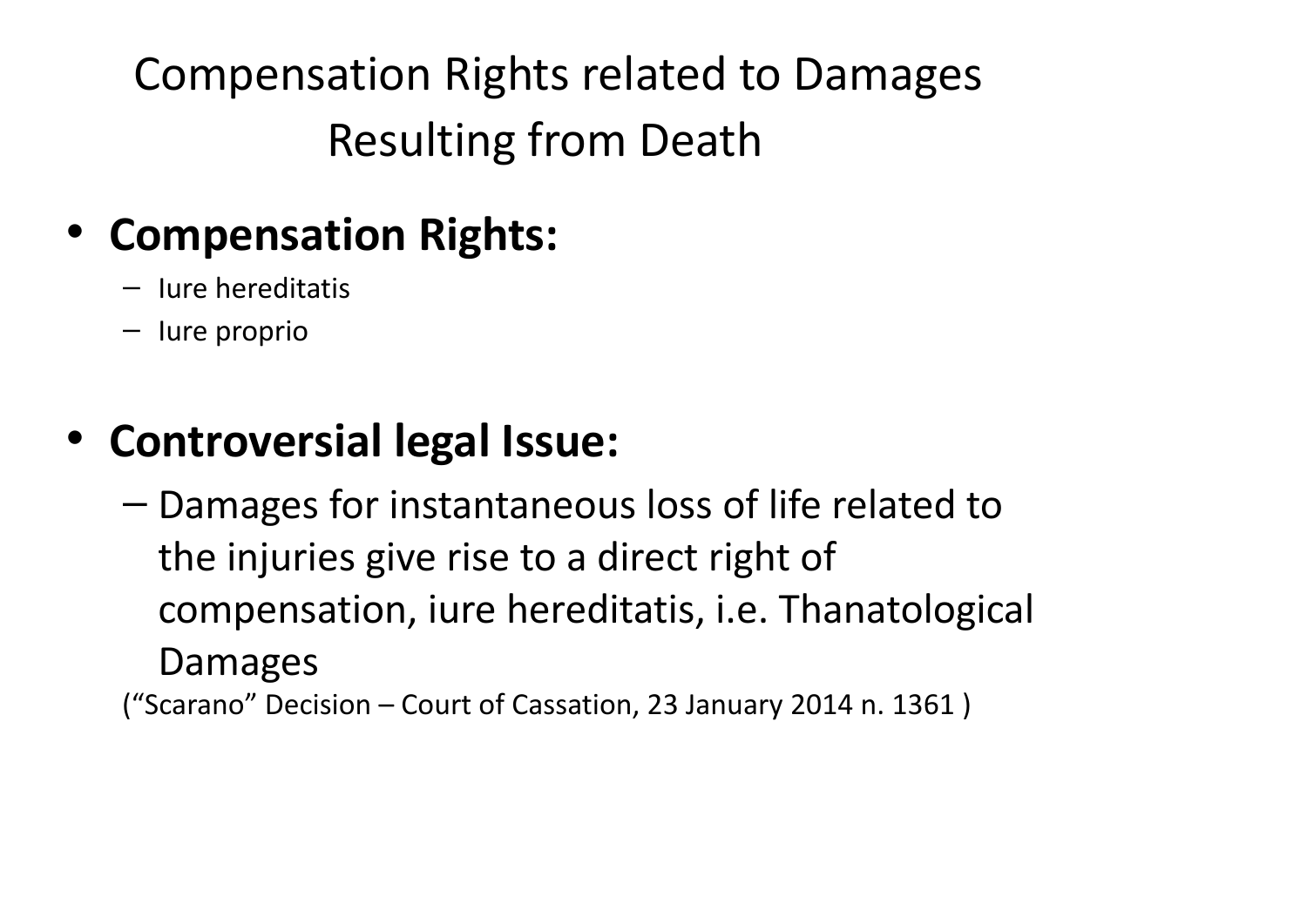Recognition of damages resulting from death caused by a wrongful act by another

### • Main legal questions :

- **Who can legitimately request compensation for non pecuniary damages in case of death caused by a wrongful act?**
	- o Relatives belonging to nuclear family (parents, children, spouse, cohabiting partner);
	- o Relatives not belonging to nuclear family (i.e. grandparents, grandchildren, son-inlaw, sister-in-law, and so on)

#### **Identification and quantification Pecuniary Damages**

- o damnum emergens, i.e. actual incurred costs
- o lucrum cessans, i.e. lost future income

#### **Identification and quantification of Non Pecuniary Damages**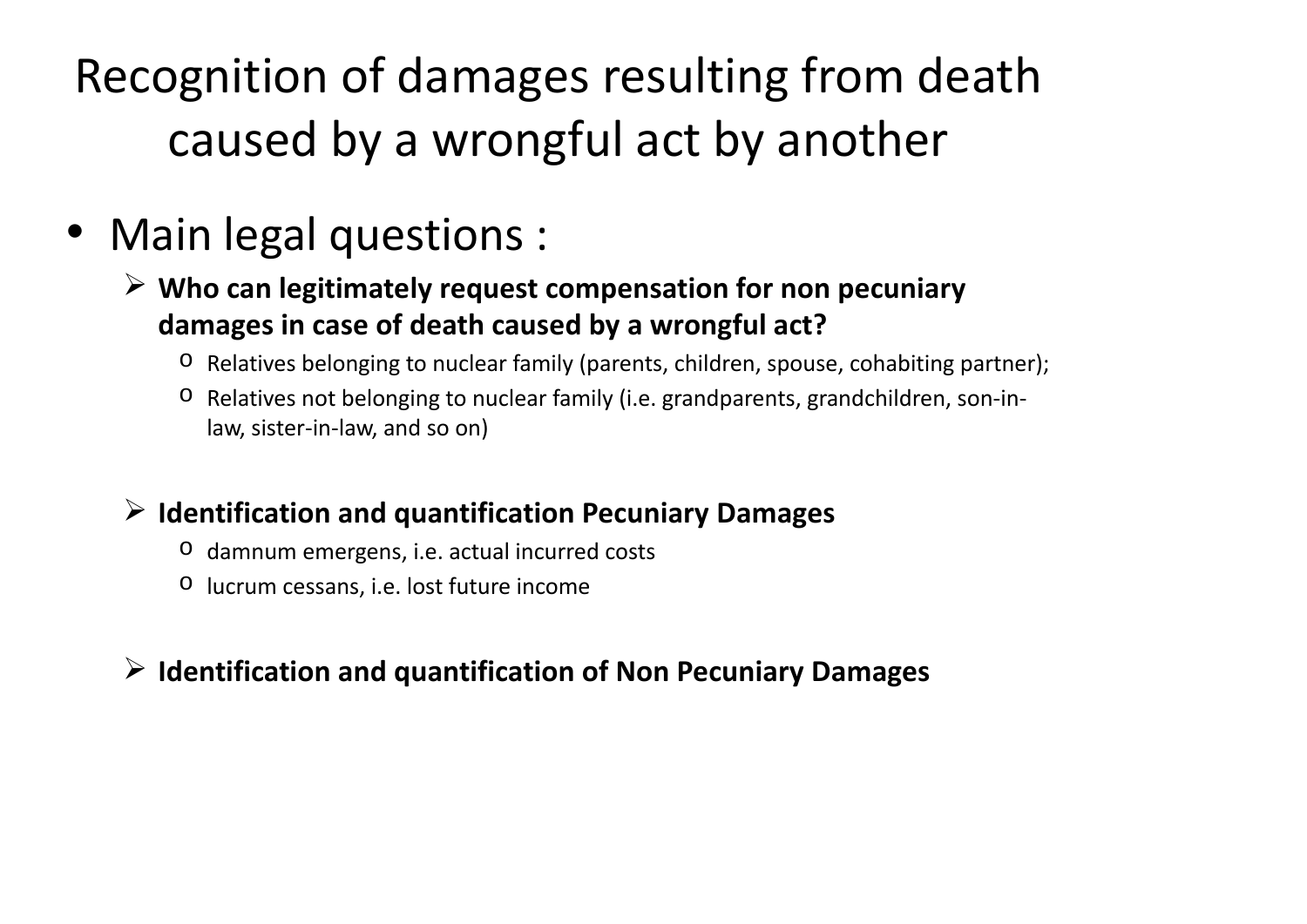# Main legal questions (ctd)

#### **≻Non Pecuniary Damages**

- o **Definition by Case law** : damages by criminal or unlawful acts, any kind of prejudice caused by the impairment of inviolable personal rights recognized in the Constitution
- $\circ$  Suffered by the first-degree victim of the wrongful act and possibly transferable to the heirs, under the profile jure hereditatis:
	- Biological damages: recognized on the basis of considerable lapse of time between prejudice and death, i.e. terminal biological damages
	- Moral Damages: recognized on the basis of awareness of catastrophic consequence leading to death, i.e catastrophic damages
	- Damages for loss of life, i.e. Thanatological Damages
- o Suffered by relatives of the deceased victim, iure proprio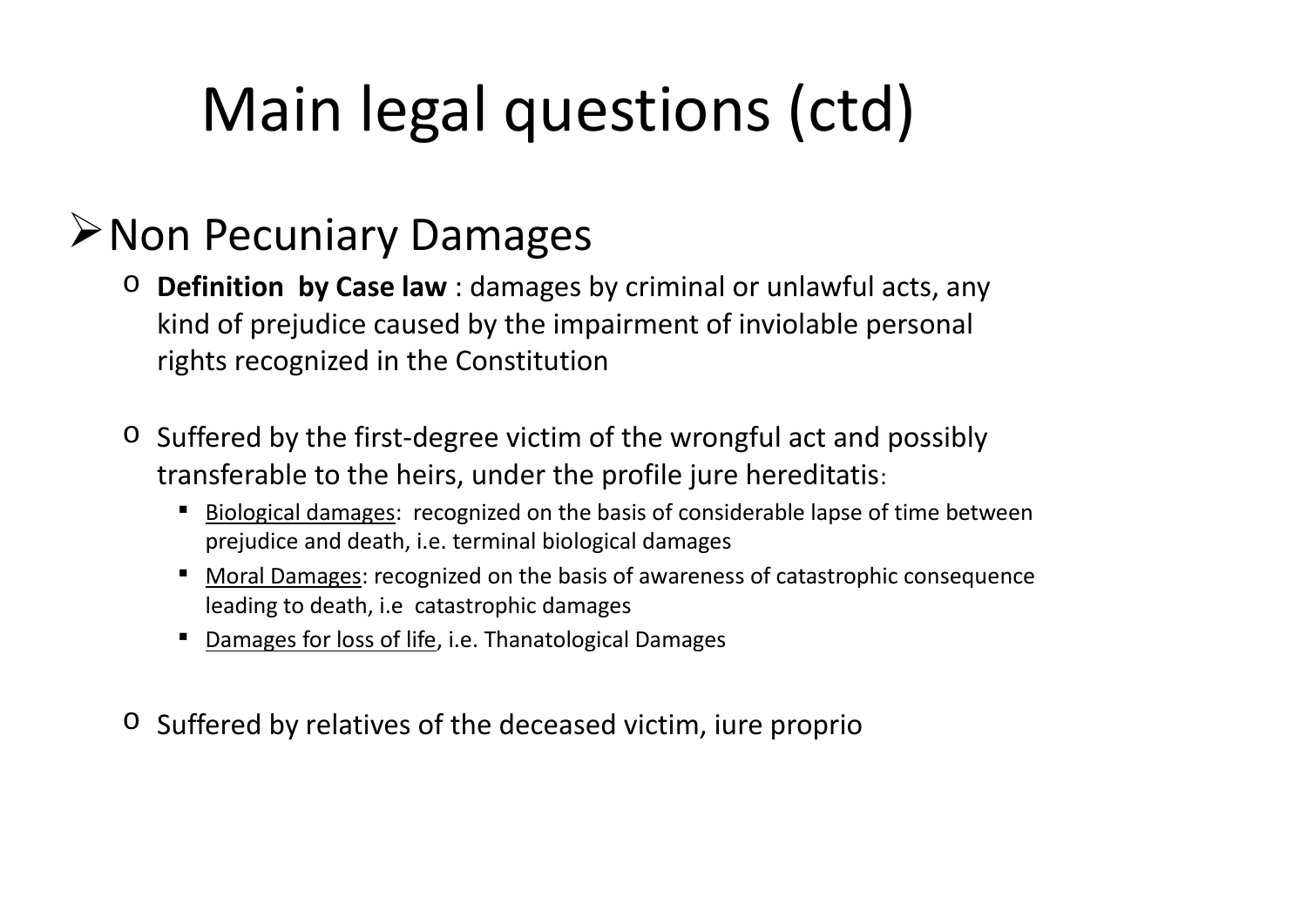# Main legal questions (ctd)

## Non Pecuniary Damages (ctd):

- o Suffered by relatives of the deceased victim, *iure proprio*
	- **Biological damages:**

*any temporary or permanent injury to a person's physical and mental integrity which can be identified through a medico-legal assessment and which has a negative impact on the activities of daily life and on the dynamic and interpersonal aspects of the life of the injured party, regardless of any repercussions on his/her capacity to produce income.*

**Cfr. Italian Code of Private Insurance (articles 138 and 139)**

- Moral damages: state of anxiety or psychological distress as result of death of a relative
- (controversial) Existential damages, recognised in case ordinary habits were seriously disturbed to the point of being compelled to change lifestyle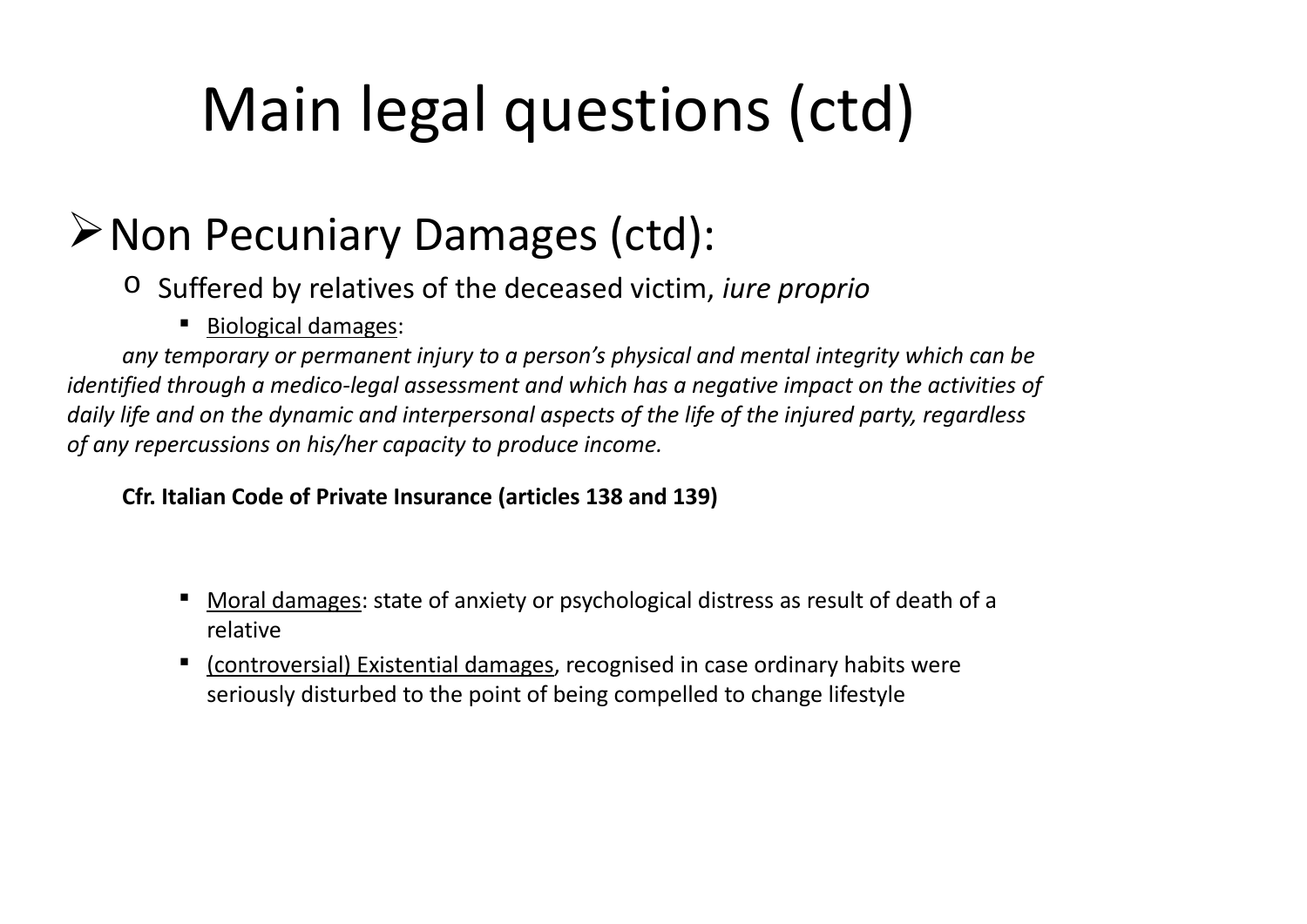## Thanatalogical Damages - Damages for loss of life

Until recent rejected by Italian Case-law:

Arguments:

- o No actual loss of the deceased person
- o Biological Damages: only in the event of a health prejudice prolonged over time – not available for loss of life
- o An heir cannot inherit indirectly something that was never an established right
- o Remediation and comfort purpose of compensatory regime cannot be applied in case of Death
- o No punitive Damages under civil liability regime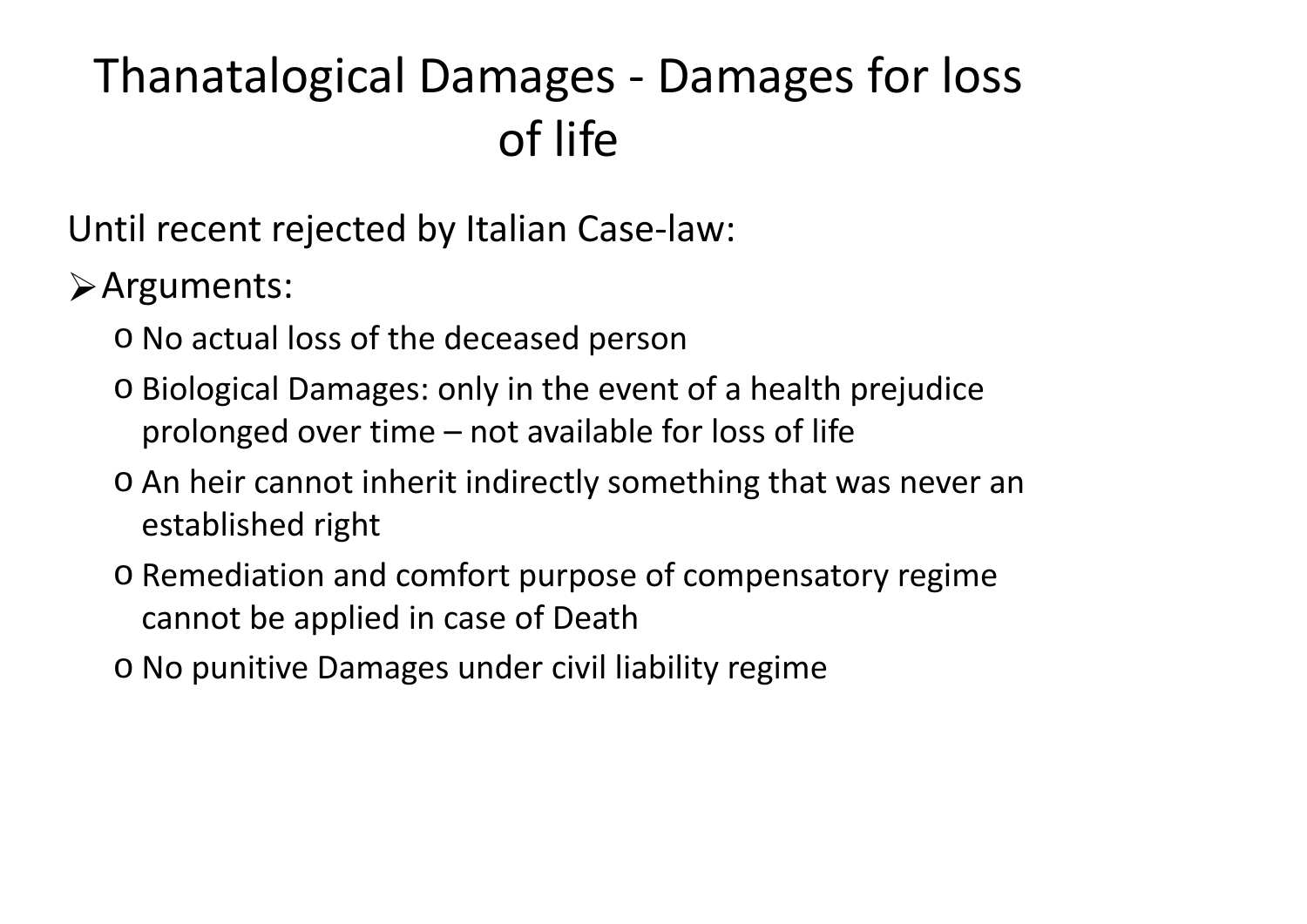# Thanatalogical Damages - Damages for loss of life (ctd)

## Doctrine in favour:

## Arguments:

- o Death is maximum impairment possible to an individual's rights to good health
- o Offense to core family
- $\circ$  High cost for the society harm to collectivity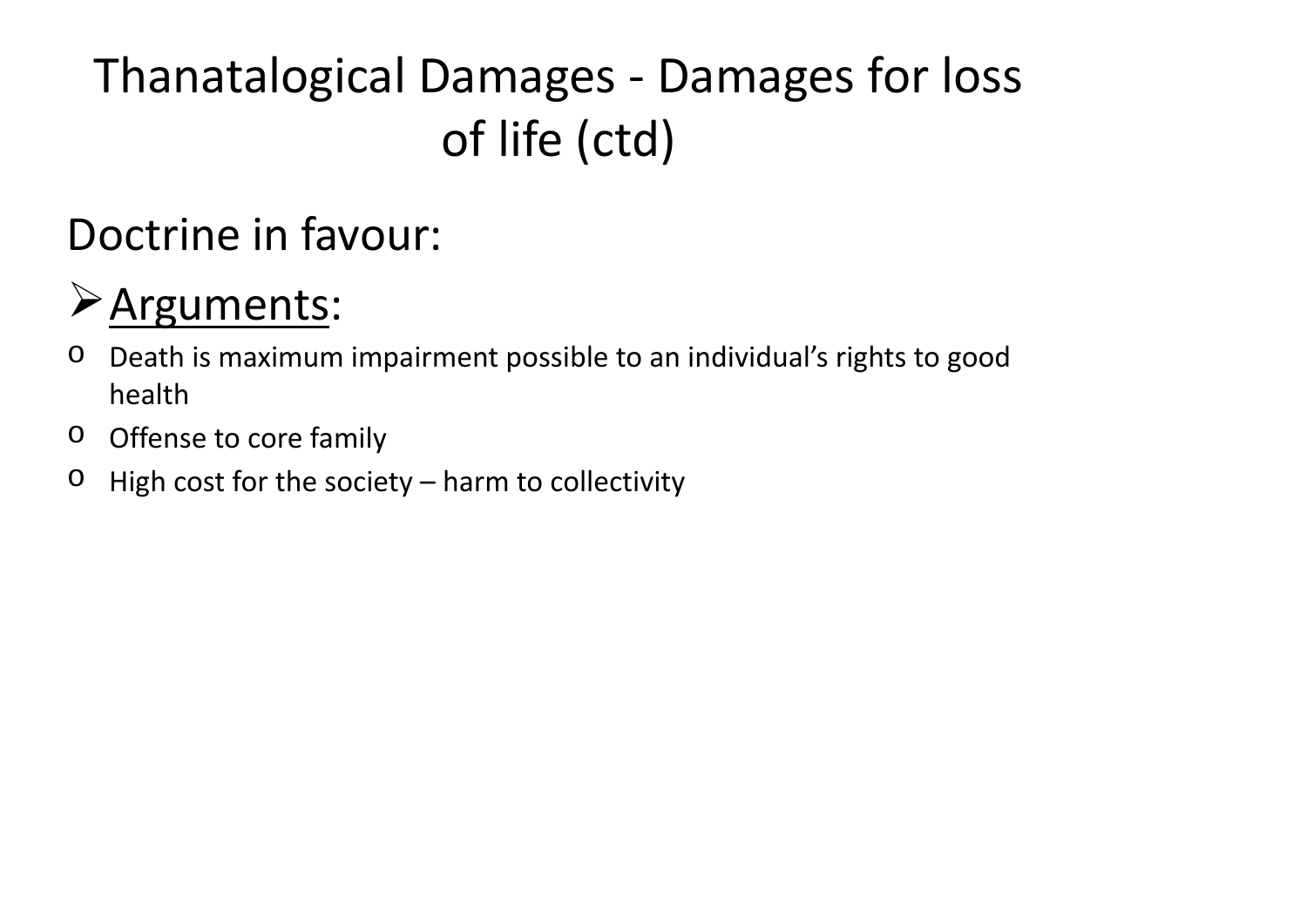# Thanatalogical Damages - Damages for loss of life (ctd)

- Case law solutions to contrasts the Aphorism: "it is cheaper to kill a person than to wound him"
	- o a right to non pecuniary damages *jure proprio*
		- major weight to the prejudice of the parental relationship
	- o "terminal biological damages"
		- Fatal injuries impacted psychological and physical integrity of the deceased victim and considerable period of time between injury and death
	- o "catastrophic damages" or "terminal moral damages"
		- sufferance of victim due to the knowledge of the fatal outcome
		- no right for compensation in case of instantaneous coma after injury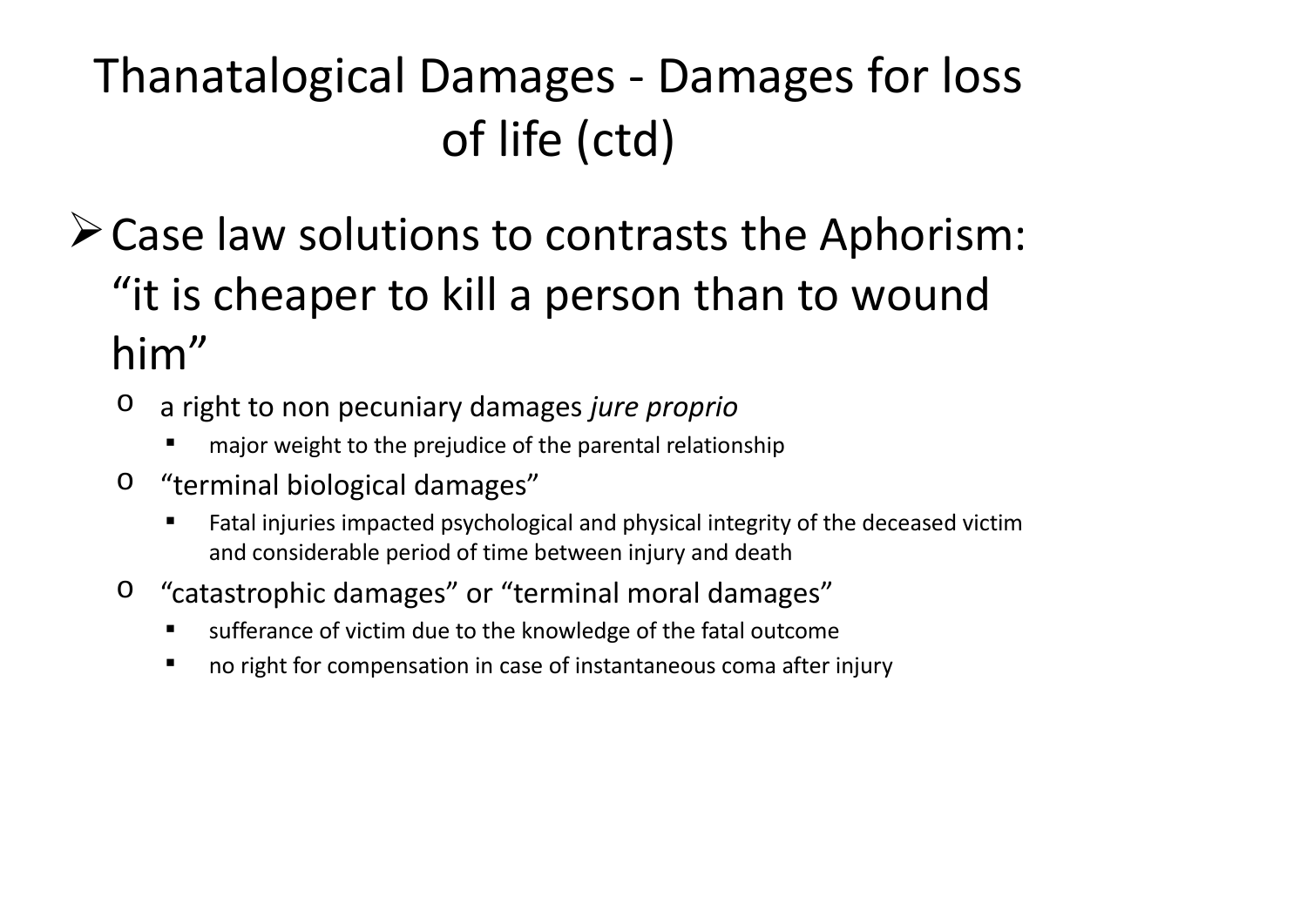# "Scarano" Decision

 $\triangleright$  Innovative Case law.

- o Recognition of Thanatological Damages, *iure Hereditatis*
- Underlying opinion: Former case law does not correspond to the common social feeling of this given historical moment and the loss of life cannot lack of civil protection
- Recognition of right of compensation *per se* for the damages of (instantaneous) loss of life:
	- o No need of considerable lapse of time between prejudice and death (cfr. "terminal biological damages")
	- o No need of awareness of catastrophic consequence leading to death (cfr. "catastrophic damages" or "terminal moral damages")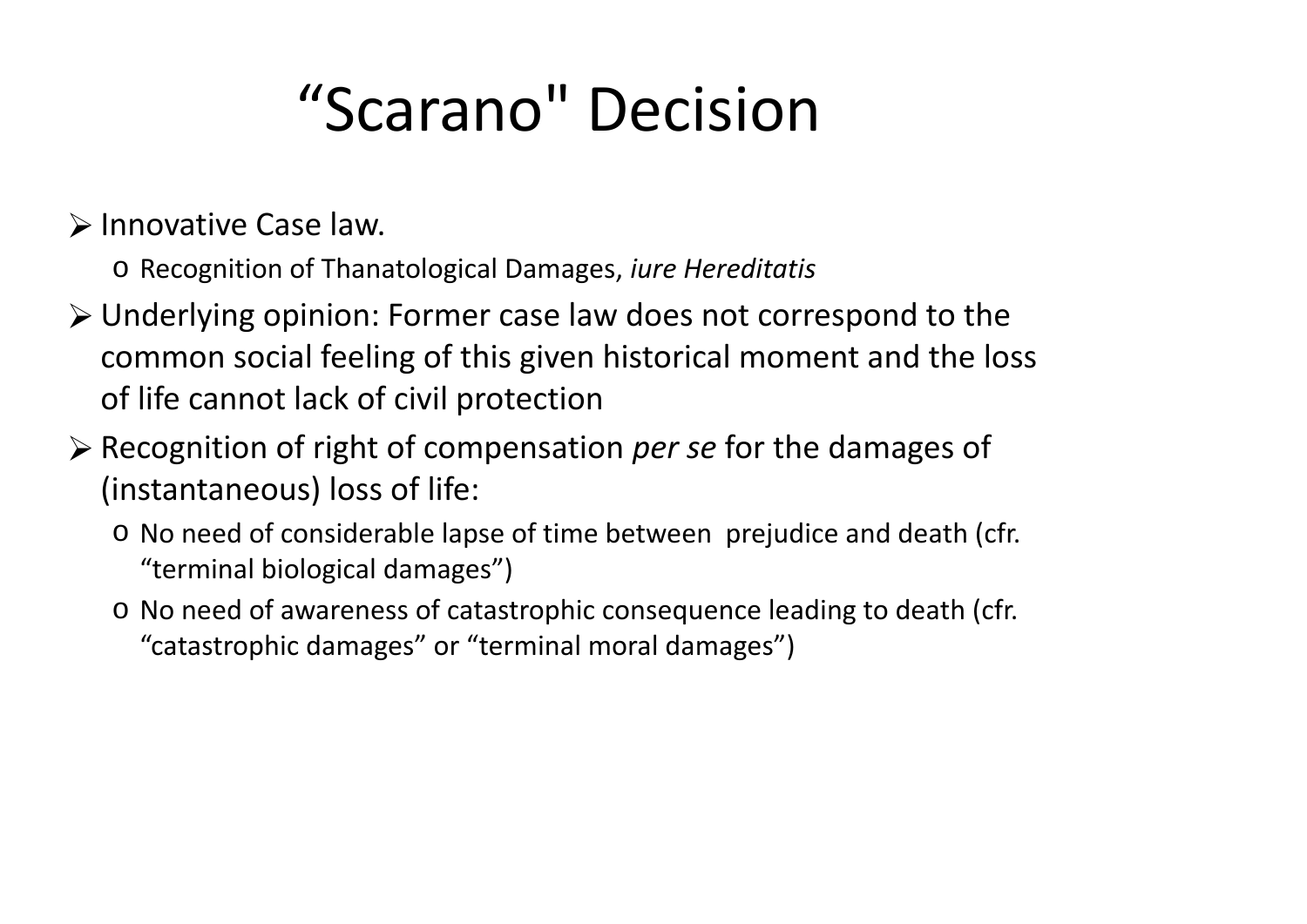# "Scarano" Decision

- $\triangleright$  Right for compensation for loss of life damages is acquired by the victim immediately at the time of fatal accident and is consequently transferable towards the heirs.
- $\triangleright$  Exception to the principle: compensation only in case of damages onsequences not in case of damages events
- $\triangleright$  Motivation of the Court:
	- o Loss of life is damage to the supreme good of life.
	- o Compensatory right is acquired before the death event, so remediation and comfort purpose of compensatory regime is safeguarded
	- o No puntive function
	- o Tabular System prepared by the Tribunal of Milan to determine damages is not always able to ensure an adequate personalization of the damage